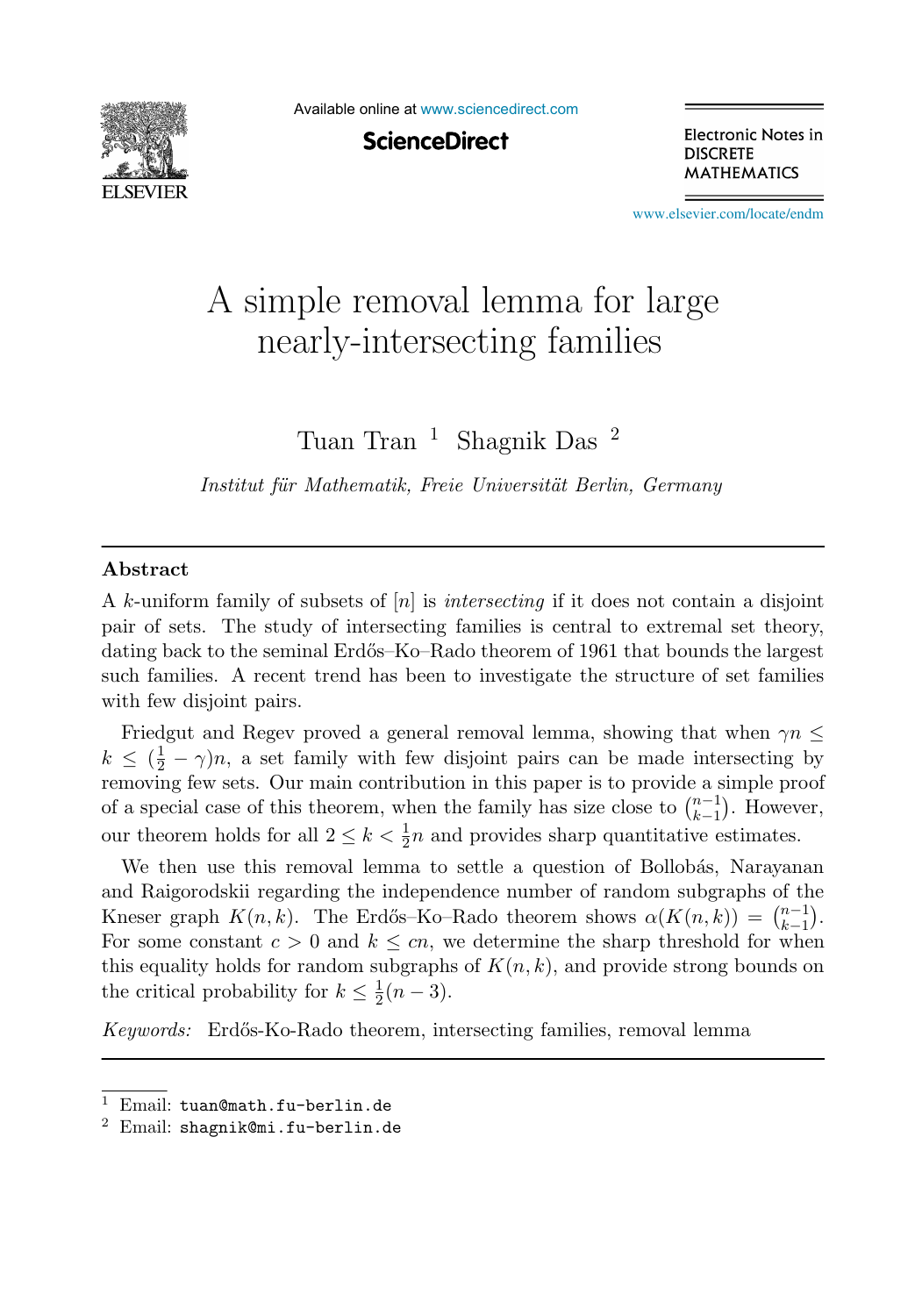## **1 Introduction**

Extremal set theory, with its many connections and applications to other areas, has experienced remarkable growth in recent decades. Inspired by one of the cornerstones of the field, the celebrated Erdős–Ko–Rado theorem of 1961, a great deal of research concerns intersecting families. We say a family of sets is intersecting if it does not contain a pair of disjoint sets. In this paper we derive a stability result for large families that are nearly intersecting, and apply it to obtain a sparse extension of the Erd˝os–Ko–Rado theorem. We begin with a brief survey of relevant results.

#### 1.1 Intersecting families and stability

We restrict our attention to k-uniform families of subsets of  $[n]$ . The natural extremal question is how large such a family can be if it is intersecting. When  $n < 2k$ , there are no two disjoint sets, and hence  $\binom{[n]}{k}$  itself is intersecting.<br>For  $n > 2k$ , a natural construction is to take all sets containing some fixed For  $n \geq 2k$ , a natural construction is to take all sets containing some fixed element  $i \in [n]$ . This family, called the *star with centre i*, contains  $\binom{n-1}{k-1}$ <br>and Erdős. Ko and Bado [9] showed this is best possible  $_{k-1}^{n-1}$  sets, and Erdős, Ko and Rado [\[9\]](#page-5-0) showed this is best possible.

Given the extremal result, great efforts have been made to better understand the general structure of large intersecting families. Hilton and Milner [\[17\]](#page-6-0) determined the size of the largest intersecting family that is not a subset of a star, before Frankl [\[11\]](#page-6-0) extended this to determine the size of the largest intersecting family not containing too large a star.

In the years since these initial papers appeared, a series of stability results have been obtained. Friedgut [\[12\]](#page-6-0) and Dinur and Friedgut [\[8\]](#page-5-0) used spectral techniques to show, provided  $k \leq (\frac{1}{2} - \gamma)n$  for some  $\gamma > 0$ , any intersecting<br>family of size along to  $\binom{n-1}{k}$  is almost entirely contained in a star. Keepsh family of size close to  $\binom{n-1}{k-1}$  ${k-1 \choose k-1}$  is almost entirely contained in a star. Keevash<br>wash [10] combined these methods with combinatorial and Mubayi [\[20\]](#page-6-0) and Keevash [\[19\]](#page-6-0) combined these methods with combinatorial arguments to provide similar results when k is close to  $\frac{1}{2}n$ .<br>However, a recent trend in extremal set theory is to go

However, a recent trend in extremal set theory is to go beyond the Erdős– Ko–Rado threshold and study set families that may not be intersecting, but contain few disjoint pairs. Das, Gan and Sudakov [\[5\]](#page-5-0) studied the supersaturation problem, determining the minimum number of disjoint pairs appearing in sufficiently sparse k-uniform families. Furthermore, a probabilistic variant of this supersaturation problem was studied in [\[6\]](#page-5-0), [\[18\]](#page-6-0), [\[22\]](#page-6-0) and [\[23\]](#page-6-0).

Another direction that has been pursued has been the transferral of the Erdős–Ko–Rado theorem to the sparse random setting. This study was initiated by Balogh, Bohman and Mubayi [\[1\]](#page-5-0), who asked when the largest in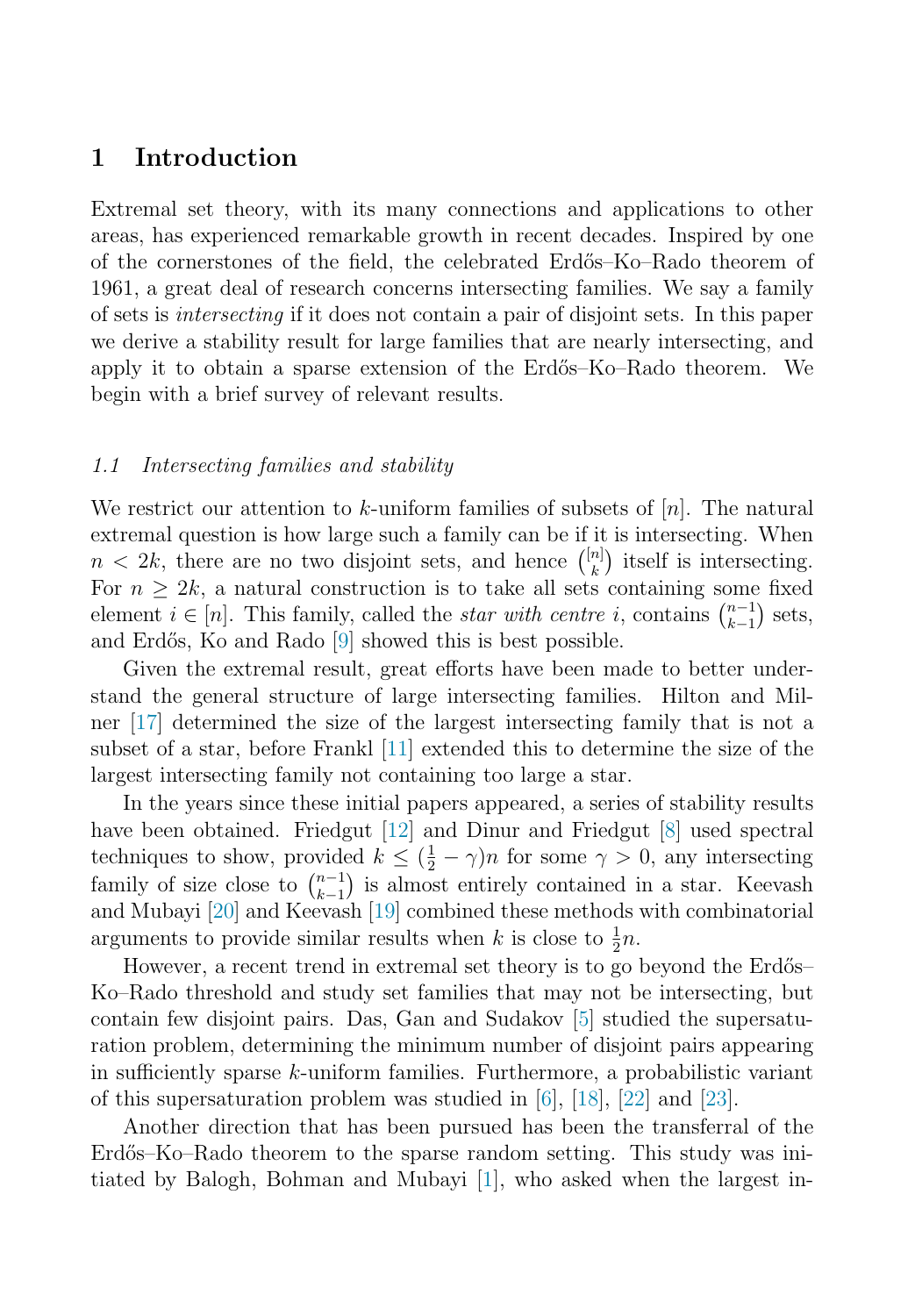<span id="page-2-0"></span>tersecting subfamily of a random  $k$ -uniform hypergraph is the largest star. Progress on this problem has been made in subsequent papers by Gauy, Hàn and Oliveira [\[14\]](#page-6-0), Balogh, Das, Delcourt, Liu and Sharifzadeh [\[3\]](#page-5-0) and Hamm and Kahn  $[15,16]$ . An alternative version of a sparse Erdős–Ko–Rado theorem, which we shall discuss in greater detail in Section [1.3,](#page-3-0) was introduced by Bollobás, Narayanan and Raigorodskii [\[4\]](#page-5-0).

#### 1.2 Removal lemmas for disjoint pairs

As these new problems go beyond the Erdős–Ko–Rado threshold, we require more robust forms of stability that apply not only to intersecting families, but also to families with few disjoint pairs. This motivated the search for a removal lemma that would show one can remove few sets from any family with a small number of disjoint pairs to obtain an intersecting family. Friedgut and Regev [\[13\]](#page-6-0) proved the first such removal lemma, stated below.

**Theorem 1.1 (Friedgut–Regev)** Let  $\gamma > 0$ , and let k and n be positive integers satisfying  $\gamma n \leq k \leq (\frac{1}{2} - \gamma)n$ . Then for every  $\varepsilon > 0$  there is a  $\delta > 0$ <br>guab that any family  $\mathcal{F} \subset \binom{[n]}{k}$  with at most  $\delta |\mathcal{F}|^{(n-k)}$  discontinuing can be such that any family  $\mathcal{F} \subset \binom{[n]}{k}$  with at most  $\delta |\mathcal{F}| \binom{n-k}{k}$  disjoint pairs can be<br>made intersecting by removing at most  $\epsilon^{(n-1)}$  acts from  $\mathcal{F}$ made intersecting by removing at most  $\varepsilon {n-1 \choose k-1}$  $_{k-1}^{n-1}$  sets from F.

Our main contribution is a simple proof of the following removal lemma for disjoint pairs.

**Theorem 1.2** There is an absolute constant  $C > 0$  such that if k and n are nositive integers satisfying  $2 \le k \le \frac{1}{2}n$  and  $\mathcal{F} \subset \binom{[n]}{k}$  is a family of size  $|\mathcal{F}|$ positive integers satisfying  $2 \leq k < \frac{1}{2}n$ , and  $\mathcal{F} \subset \binom{[n]}{k}$  is a family of size  $|\mathcal{F}| =$ <br>(1, (a)  $\binom{n-1}{k}$  with at most  $\frac{\beta}{n-1} \binom{n-k-1}{n-k-1}$  discontinguing where  $\max_{n \geq 1} \binom{|\alpha|}{n} \leq$  $\left(1-\alpha\right)\binom{n-1}{k-1}$  $\binom{n-1}{k-1}$  with at most  $\beta \binom{n-1}{k-1}$  $\binom{n-1}{k-1}\binom{n-k-1}{k-1}$  $(1 - \alpha) \binom{n-1}{k-1}$  with at most  $\beta \binom{n-1}{k-1} \binom{n-k-1}{k-1}$  disjoint pairs, where  $\max(|\alpha|, \beta) \leq \frac{n-2k}{20C(2n)}$ , then there is some star S with  $|\mathcal{F}\Delta S| \leq C(\alpha + 2\beta) \frac{n}{n-2k} \binom{n-1}{k-1}$ .  $\frac{n-2k}{(20C)^2n}$ , then there is some star S with  $|\mathcal{F}\Delta S| \leq C(\alpha+2\beta)\frac{n}{n-2k} {n-1 \choose k-1}$  $\binom{n-1}{k-1}$ .

Let us compare Theorems 1.1 and 1.2. The original theorem of Friedgut and Regev requires k to be linear in n but bounded away from  $\frac{1}{2}n$ . However, for such k and n the theorem provides stability for families of all possible for such  $k$  and  $n$ , the theorem provides stability for families of all possible sizes. In particular, their very general theorem applies even when the closest intersecting family is not a star. In contrast, Theorem 1.2 only applies in the special case when  $\mathcal F$  will be close to a star, which requires  $|\mathcal F|$  to be close to  $\binom{n-1}{k-1}$  $\sum_{k=1}^{n-1}$ . However, our theorem holds for a wider range of k.<br>Theorem 1.2 also gives quantitative control over how.

Theorem 1.2 also gives quantitative control over how close to a star  $\mathcal F$ must be in terms of its size (parametrised by  $\alpha$ ), the number of disjoint pairs (parametrised by  $\beta$ ), and how close k is to  $\frac{1}{2}n$ . By taking  $\beta = 0$ , we obtain a stability result for intersecting families, and the bounds sharpen those given stability result for intersecting families, and the bounds sharpen those given by Keevash and Mubayi [\[20\]](#page-6-0) and Keevash [\[19\]](#page-6-0).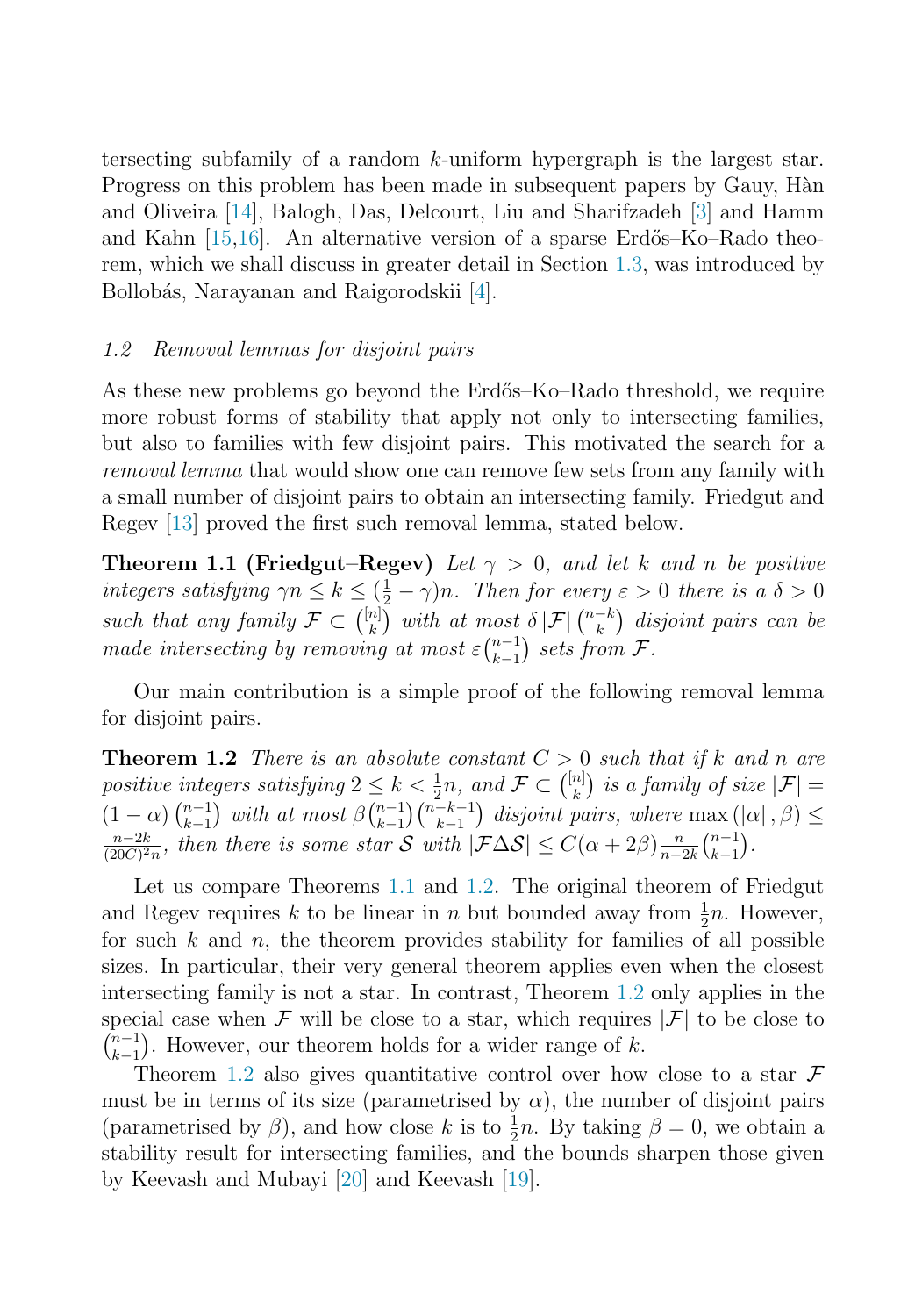<span id="page-3-0"></span>These bounds are sharp up to the constant. If k is bounded away from  $\frac{1}{2}n$ ,<br>n one may take a star and add  $\alpha^{(n-1)}$  sets from another star to obtain a then one may take a star and add  $\alpha \binom{n-1}{k-1}$ <br>family of size  $(1+\alpha) \binom{n-1}{k}$  with  $\alpha \binom{n-1}{k} \binom{n-1}{k}$  $\binom{n-1}{k-1}$  sets from another star to obtain a<br>  $\binom{n-k-1}{k}$  disjoint point that is  $\alpha \binom{n-1}{k}$  for family of size  $(1+\alpha) {n-1 \choose k-1}$ <br>from a star. On the other  $\binom{n-1}{k-1}$  with  $\alpha \binom{n-1}{k-1}$ <br>other hand if *t*  $\binom{n-1}{k-1}$  $\binom{n-k-1}{k-1}$ <br>f  $t = n - 2$  $\binom{-k-1}{k-1}$  disjoint pairs that is  $\alpha \binom{n-1}{k-1}$ <br> $\alpha - 2k = o(n)$  consider the antin−1)-far<br>∟nti-star from a star. On the other hand, if  $t = n - 2k = o(n)$ , consider the anti-star  $\binom{[n-1]}{k}$ . This has size  $\left(1 + \frac{t}{k}\right) \binom{n-1}{k-1}$ , contains approximately  $\frac{t}{n} \binom{n-1}{k-1} \binom{n-k-1}{k-1}$  $\binom{n-1}{k-1}$ , contains approximately  $\frac{t}{n} \binom{n-1}{k-1}$  $_{k-1}^{n-1}$  $\binom{n-k-1}{k-1}$  $\binom{-k-1}{k-1}$ disjoint pairs, and yet is approximately  $\binom{n-1}{k-1}$  $_{k-1}^{n-1}$ )-far from a star.

#### 1.3 Erd˝os–Ko–Rado for sparse Kneser subgraphs

We shall apply Theorem [1.2](#page-2-0) to a problem of Bollobás, Narayanan and Raigorodskii [\[4\]](#page-5-0) regarding an extension of the Erd˝os–Ko–Rado theorem to the sparse random setting. To define the problem, we first need to introduce the Kneser graph and its connection to the Erdős–Ko–Rado theorem.

Given integers  $1 \leq k \leq \frac{1}{2}n$ , the Kneser graph  $K(n, k)$  is defined on the case  $K(n, k)$  is defined on the case  $K(n, k)$  if and vertex set  $V = \binom{[n]}{k}$ , with two k-sets  $F, G \in \binom{[n]}{k}$  adjacent in  $K(n, k)$  if and<br>column if  $F \circ G = \emptyset$ . Since edges of  $K(n, k)$  denote disjoint pairs in  $\binom{[n]}{k}$  it follows only if  $F \cap G = \emptyset$ . Since edges of  $K(n, k)$  denote disjoint pairs in  $\binom{[n]}{k}$ , it follows that independent sets of  $K(n, k)$  correspond directly to intersecting families that independent sets of  $K(n, k)$  correspond directly to intersecting families in  $\binom{[n]}{k}$ . Thus the Erdős–Ko–Rado theorem, viewed from the perspective of the Kneser graph, shows  $\alpha(K(n,k)) = \binom{n-1}{k-1}$  when  $n \geq 2k$ .<br>Bellobés Narayanan and Baisorodskii [4] transformed the

Bollobás, Narayanan and Raigorodskii [\[4\]](#page-5-0) transferred the Erdős–Ko–Rado theorem to the random setting by considering not the entire Kneser graph  $K(n, k)$ , but rather random subgraphs of it. Given some probability  $0 \leq p \leq k$ 1, let  $K_p(n, k)$  denote the subgraph of  $K(n, k)$  where every edge is retained independently with probability p. As  $K_p(n, k) \subseteq K(n, k)$ , we clearly have  $\alpha(K(n, k)) \geq \alpha(K(n, k)) - {n-1 \choose n}$ . They then asked for which n we have  $\alpha(K_p(n,k)) \geq \alpha(K(n,k)) = {n-1 \choose k-1}$  $_{k-1}^{n-1}$ ). They then asked for which p we have equality.

In their paper, they showed the Erdős–Ko–Rado theorem is surprisingly robust when  $k = o(n^{1/3})$ . In other words, we almost surely have  $\alpha(K_p(n, k)) =$  $\binom{n-1}{k-1}$  even for very small probabilities p (and thus very sparse subgraphs of  $K(n-k)$ ). Furthermore, they exhibited a sharp threshold for when this sparse  $K(n, k)$ ). Furthermore, they exhibited a sharp threshold for when this sparse<br>Erdős–Ko–Bado theorem holds. They conjectured that a similar result should Erdős–Ko–Rado theorem holds. They conjectured that a similar result should hold for  $k = o(n^{1/2})$ , and possibly even for  $k = O(n^{1-\delta})$  for any fixed  $\delta > 0$ . For these larger values of  $k$ , partial progress was made by Balogh, Bollobás and Narayanan [\[2\]](#page-5-0).

By applying Theorem [1.2,](#page-2-0) we obtain sharper results for large  $k$ , as given in the theorem below.

**Theorem 1.3** There is an absolute constant  $C > 0$  such that the following holds. Let k and n be integers with  $1 \ll k \leq \frac{1}{2}(n-3)$ , let  $\varepsilon = \omega(k^{-1})$ ,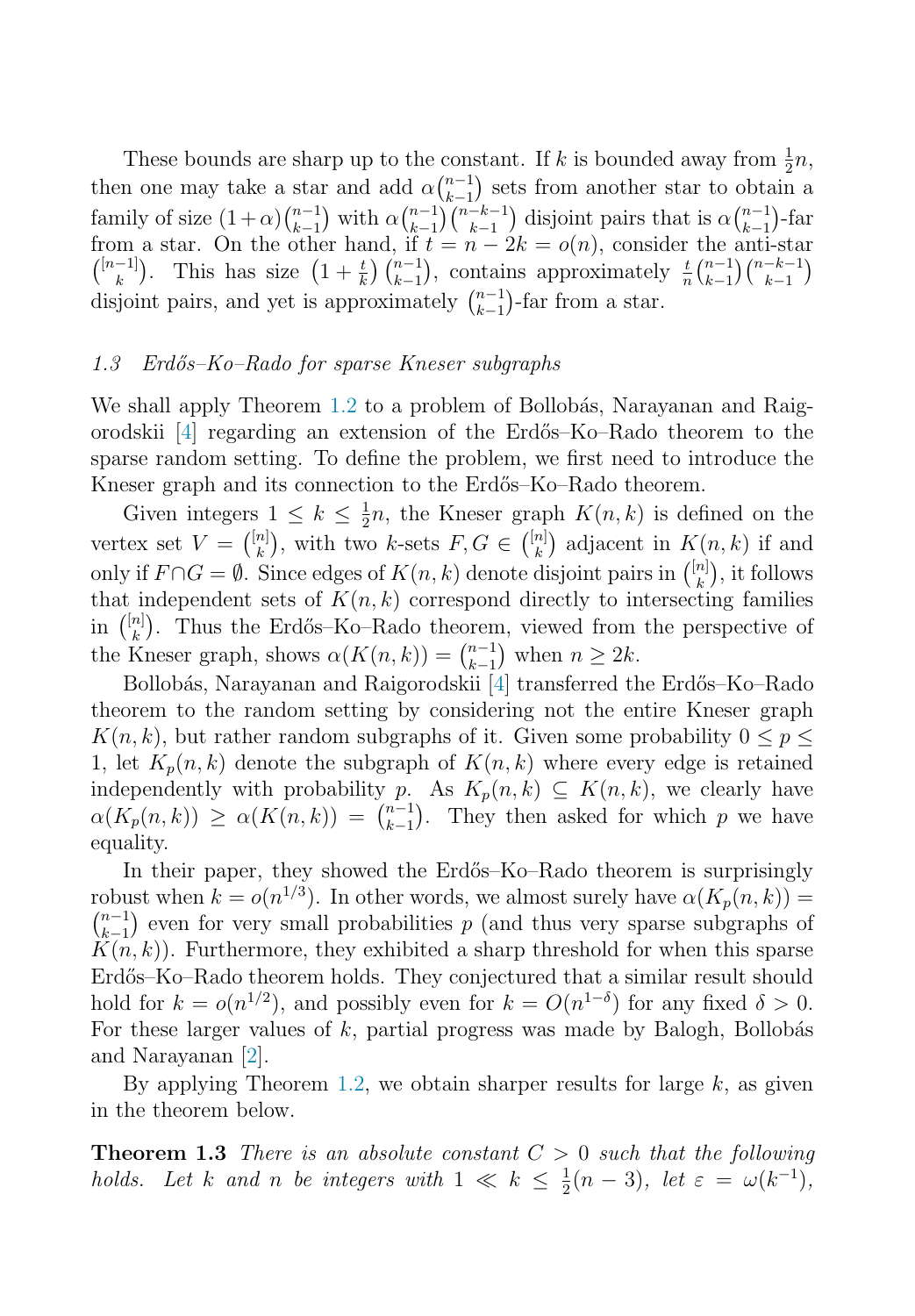and set  $p_c = \frac{\log(nbinom{n-1}{k})}{\binom{n-k-1}{k-1}}$  $\frac{\operatorname{sg}(n_{k})}{\binom{n-k-1}{k-1}}$ . Then, as  $n \to \infty$ ,  $\mathbb{P}\left(\alpha(K_p(n,k))\right) = \binom{n-1}{k-1}$  $\binom{n-1}{k-1}$   $\rightarrow$  0 if  $p < (1 - \varepsilon)p_c.$ 

For  $k \leq \frac{n}{6C}$ ,  $\mathbb{P}\left(\alpha(K_p(n,k)) = \binom{n-1}{k-1}\right) \to 1$  if  $p \geq (1+\varepsilon)p_c$ , and the stars<br>the only maximum independent sets. For  $k \leq \frac{1}{2}$  (n, 3), the same conclusion are the only maximum independent sets. For  $k \leq \frac{1}{2}(n-3)$ , the same conclusion<br>holds for  $n > \frac{2Cn}{2}n$ holds for  $p \geq \frac{2Cn}{n-2k}p_c$ .

Theorem [1.3](#page-3-0) exhibits a sharp threshold for  $k \leq \frac{n}{6C}$ , thus extending the lit of Bollobás et al. [2] to k as large as linear in n. Furthermore result of Bollobás et. al.  $[2]$  to k as large as linear in n. Furthermore, when  $k \leq (\frac{1}{2} - \gamma)n$ , as considered in [\[2\]](#page-5-0),  $\frac{n}{n-2k} \leq (2\gamma)^{-1}$ , and so Theorem [1.3](#page-3-0)<br>determines the critical probability up to a constant factor. Finally when k is determines the critical probability up to a constant factor. Finally, when  $k$  is close to  $\frac{1}{2}n$ , we find that the sparse version of the Erdős–Ko–Rado theorem<br>still holds for very small edge probabilities; when  $k = \frac{1}{2}(n-3)$  we almost still holds for very small edge probabilities; when  $k = \frac{1}{2}(n-3)$ , we almost surely have  $\alpha(K(n-k)) - \binom{n-1}{2}$  aven for  $n - \Omega(n-1)$ surely have  $\alpha(K_p(n,k)) = \binom{n-1}{k-1}$  $_{k-1}^{n-1}$  even for  $p = \Omega(n^{-1})$ .

### **2 The removal lemma**

In this section we shall outline a proof of our version of the removal lemma, Theorem [1.2.](#page-2-0) We first introduce the necessary terminology.

Given a family  $\mathcal{F} \subset \binom{[n]}{k}$ , the *characteristic function*  $f: \binom{[n]}{k} \to \{0, 1\}$  of s a Boolean function with  $f(F) = 1$  if and only if  $F \in \mathcal{F}$ . We may embed F is a Boolean function with  $f(F) = 1$  if and only if  $F \in \mathcal{F}$ . We may embed  $\binom{[n]}{k} \subset \{0,1\}^n$  into the *n*-dimensional hypercube, and thus think of f as a function on the k-uniform slice of the cube  $\{(x, x) \in \{0, 1\}^n : \sum x_i =$ function on the k-uniform slice of the cube  $\{(x_1, \ldots, x_n) \in \{0,1\}^n : \sum_i x_i = k\}$  A function f is affine if  $f(x_1, x_2, \ldots, x_n) = a_2 + \sum_{i=1}^n a_i x_i$  for some k}. A function f is affine if  $f(x_1, x_2, ..., x_n) = a_0 + \sum_{i \in [n]} a_i x_i$  for some constants  $a \cdot 0 \le i \le n$ . We equip this space with the Leonorm with respect to constants  $a_i$ ,  $0 \le i \le n$ . We equip this space with the  $L_2$ -norm with respect to the uniform measure on  $\binom{[n]}{k}$ , defining  $||f - g||^2 = \frac{1}{\binom{n}{k}} \sum_{F \in \binom{[n]}{k}} |f(F) - g(F)|^2$ , and say f and g are  $\varepsilon$ -close if  $||f - g||^2 \le \varepsilon$ .

The first step of our proof is the following lemma, which transfers the problem into the analytic framework set up above. Its proof requires information on the spectrum of the Kneser graph provided by Lovász  $[21]$ .

**Lemma 2.1** Let k and n be positive integers satisfying  $2 \leq k < \frac{1}{2}n$ , and let  $\mathcal{T} \subset \binom{[n]}{n}$  be a family of give  $|\mathcal{T}| = (1-\alpha)\binom{n-1}{n}$  with at most  $\beta\binom{n-1}{n-1}\binom{n-k-1}{n-k}$  $\mathcal{F} \subset \binom{[n]}{k}$  be a family of size  $|\mathcal{F}| = (1-\alpha) \binom{n-1}{k-1}$  $\binom{n-1}{k-1}$  with at most  $\beta \binom{n-1}{k-1}$  $\binom{n-1}{k-1}$  $\binom{n-k-1}{k-1}$  $\binom{-k-1}{k-1}$ disjoint pairs. If  $f: \binom{[n]}{k} \to \{0,1\}$  is the characteristic function of  $\mathcal{F}$ , then<br>there is some effine function  $g: \binom{[n]}{k} \to \mathbb{R}$  with  $\mathbb{F}_{p}$  and  $\mathbb{F}_{p}$  and  $\mathbb{F}_{p}$  and  $\mathbb{F}_{p}$  and  $\mathbb{F}_{p}$  there is some affine function  $g: \binom{[n]}{k} \to \mathbb{R}$  with  $||f - g||^2 \leq (\alpha + 2\beta) \frac{k}{n-2k}$ .

The above lemma shows that if a set family  $\mathcal F$  is as in the statement of Theorem [1.2](#page-2-0) then its characteristic function can be approximated well by an affine function, from which we shall deduce that  $\mathcal F$  itself is close to a star. Note that the characteristic function h of the star with centre i is  $h(x_1,...,x_n) = x_i$ ,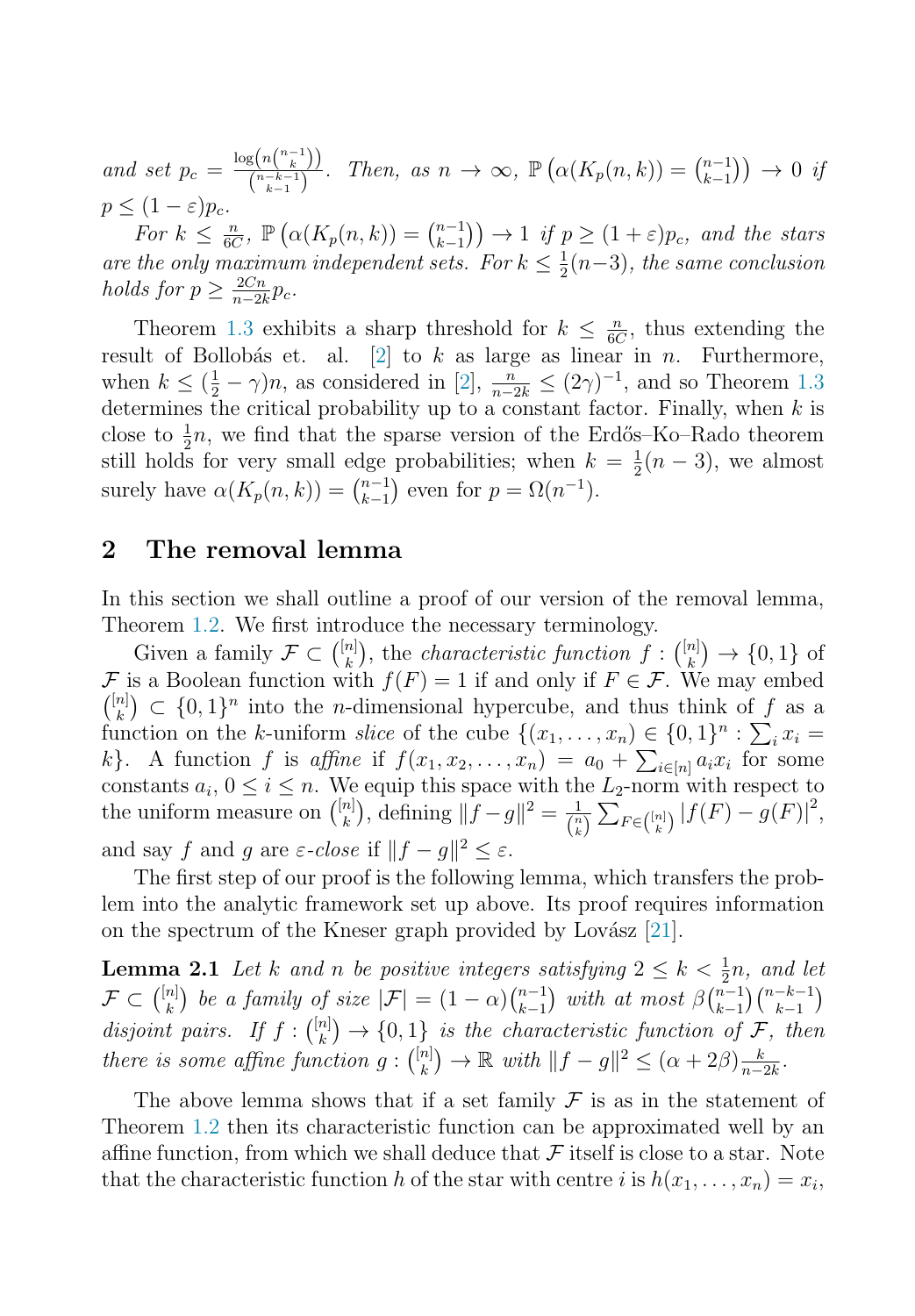<span id="page-5-0"></span>and is thus determined by a single coordinate. A result of Filmus [10] states that if a Boolean function  $f: \binom{[n]}{k} \to \{0,1\}$  is close to an affine function,<br>then it is close to a function determined by at most one coordinate. Putting then it is close to a function determined by at most one coordinate. Putting everything together we obtain a proof of Theorem [1.2.](#page-2-0)

**Theorem 2.2 (Filmus)** For some constant  $C > 1$  the following holds. Suppose  $2 \leq k \leq \frac{1}{2}n$  and  $\varepsilon < \frac{k}{128n}$ . For every Boolean function  $f: \binom{[n]}{k} \to \{0,1\}$ <br>that is  $\varepsilon$ -close to an affine function, there is some set  $S \subset [n]$  of size  $|S|$ that is  $\varepsilon$ -close to an affine function, there is some set  $S \subset [n]$  of size  $|S| \leq$  $\max\left(1, \frac{Cn\sqrt{\varepsilon}}{k}\right)$  such that either f or  $1 - f$  is  $(C\varepsilon)$ -close to  $\max_{i \in S} x_i$ .

For the full details we refer the reader to our paper [7].

## **References**

- [1] Balogh, J., T. Bohman and D. Mubayi,  $Erd\tilde{6s} Ko-Rado$  in random hypergraphs, Combin. Probab. Comput. **18.5** (2009), 629–646.
- [2] Balogh, J., B. Bollobás and B. P. Narayanan, *Transference for the Erdős–Ko–* Rado theorem, preprint.
- [3] Balogh, J., S. Das, M. Delcourt, H. Liu and M. Sharifzadeh, Intersecting families of discrete structures are typically trivial, J. Combin. Theory Ser. A **132** (2015), 224–245.
- [4] Bollobás, B., B. P. Narayanan and A. M. Raigorodskii, On the stability of the  $Erd\H{o}s-Ko-Rado\ theorem,$  arXiv:1408.1288.
- [5] Das, S., W. Gan and B. Sudakov, The minimum number of disjoint pairs in set systems and related problems, Combinatorica, to appear.
- [6] Das, S., and B. Sudakov, Most probably intersecting hypergraphs, Electron. J. Comb. **22** (2015), P1.80.
- [7] Das, S., and T. Tran, A simple removal lemma for large nearly-intersecting families, arXiv:1412.7885.
- [8] Dinur, I., and E. Friedgut, Intersecting families are essentially contained in juntas, Combin. Probab. Comput. **18.1-2** (2009), 107–122.
- $[9]$  Erdős, P., C. Ko and R. Rado, *Intersection theorems for systems of finite sets*, Q. J. Math. **12.1** (1961), 313–320.
- [10] Filmus, Y., Friedgut–Kalai–Naor theorem for slices of the Boolean cube, arXiv:1410.7834.